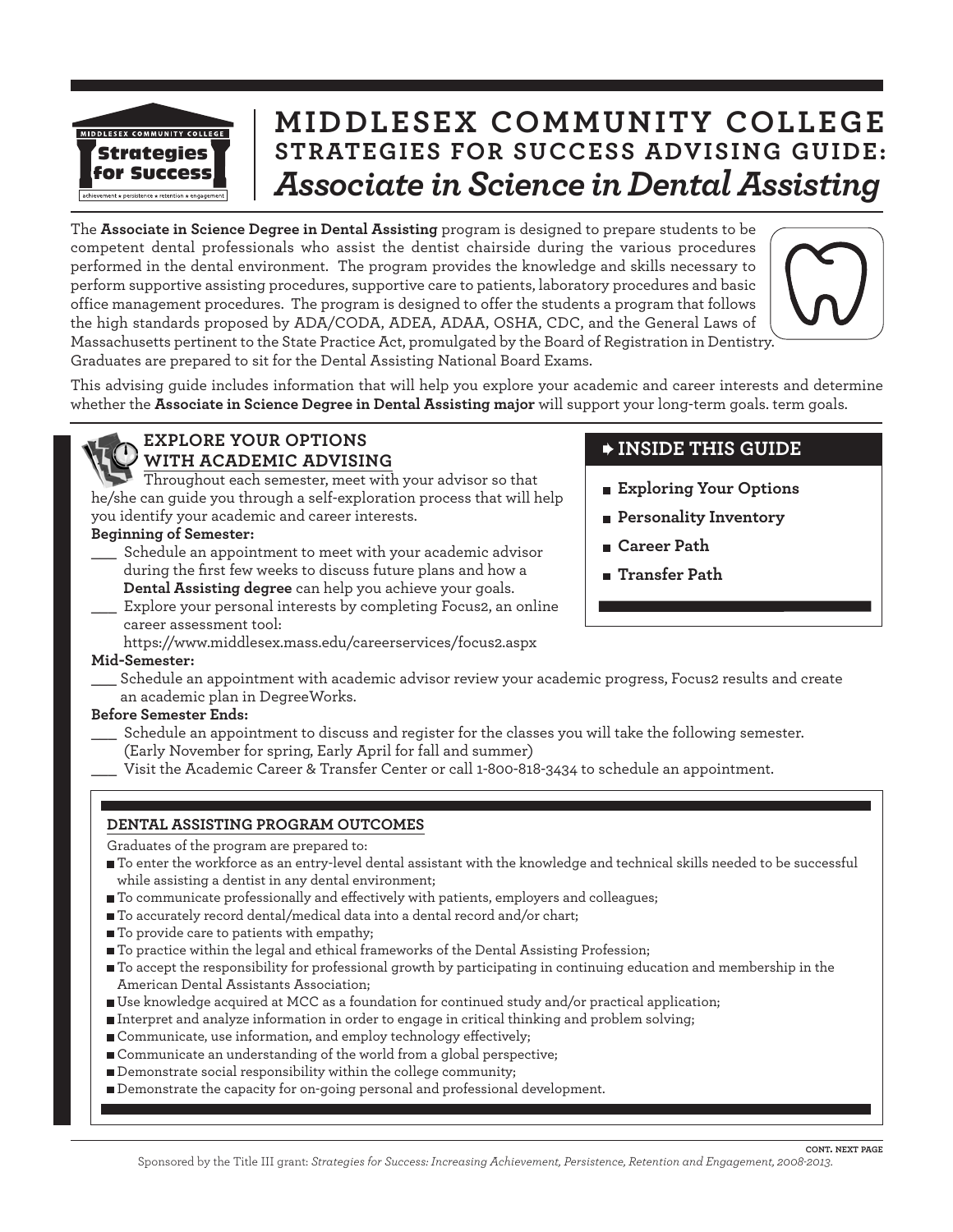# <del>mun</del>

### **STRATEGIES FOR SUCCESS ADVISING GUIDE:**  *Associate in Science in Dental Assisting*



### **DENTAL ASSISTING SELF-EXPLORATION ACTIVITY:** *Would I make a good Dental Assistant?*

**This inventory will allow you to assess whether the Dental Assisting Degree fits your personality. When complete, consult the grading scale at the end.** *Answer true or false to the following statements:*

|    | <b>QUESTION</b>                                                                                                               | <b>TRUE</b> | <b>FALSE</b> |
|----|-------------------------------------------------------------------------------------------------------------------------------|-------------|--------------|
| 1. | I enjoy helping people.                                                                                                       |             |              |
| 2. | I pay attention to details and follow instructions, exactly.                                                                  |             |              |
| 3. | When someone gives me information, I listen for a few seconds and then I drift off.<br>I can always ask someone later.        |             |              |
|    | I am always prepared for classes.                                                                                             |             |              |
| 5. | I find it hard to keep a really good secret.                                                                                  |             |              |
| 6. | I am able to listen to music and study at the same time.                                                                      |             |              |
| 7. | I am able to make effective decisions in stressful situations.                                                                |             |              |
| 8. | I am comfortable holding worms.                                                                                               |             |              |
| 9. | If you looked at my handouts from class, you would see them all organized in a binder.                                        |             |              |
|    | 10. I find taking two tests in different subjects on the same day at school challenging.                                      |             |              |
|    | 11. I get queasy when I see blood.                                                                                            |             |              |
|    | 12. I enjoy being a part of a team sport.                                                                                     |             |              |
|    | 13. I never like working on group projects, I prefer to work on my own.                                                       |             |              |
|    | 14. I have no problem at following strict rules and guidelines.                                                               |             |              |
|    | 15. I would not mind putting my hands in a stranger's mouth.                                                                  |             |              |
|    | 16. I get frustrated and give up if I can't figure things out after a few minutes.                                            |             |              |
|    | 17. I find science challenging.                                                                                               |             |              |
|    | 18. I work well with my hands.                                                                                                |             |              |
|    | 19. I am often the one to volunteer to be on the clean-up crew after a get-together.                                          |             |              |
|    | 20. I want to finish school, get a good job, and never have to study again.                                                   |             |              |
|    | Grading the Quiz: Questions 1, 2, 4, 7, 9, 12, 14, 15, 18, 19: Give yourself 1 point for every answer that you answered TRUE; |             |              |

*Questions 3, 5, 6, 8, 10, 11, 13, 16, 17, 20: Give yourself 1 point for every answer that you answered FALSE; 0 points for every question that you answered TRUE*

*0 points for every question that you answered FALSE.*

*If you scored between: \_\_\_0-10: You should think seriously about whether or not this is the right profession for you. Talk to some dental assistants to see what they like about their jobs and what they dislike about their jobs. \_\_\_11-20: This could be a good profession for you to choose.*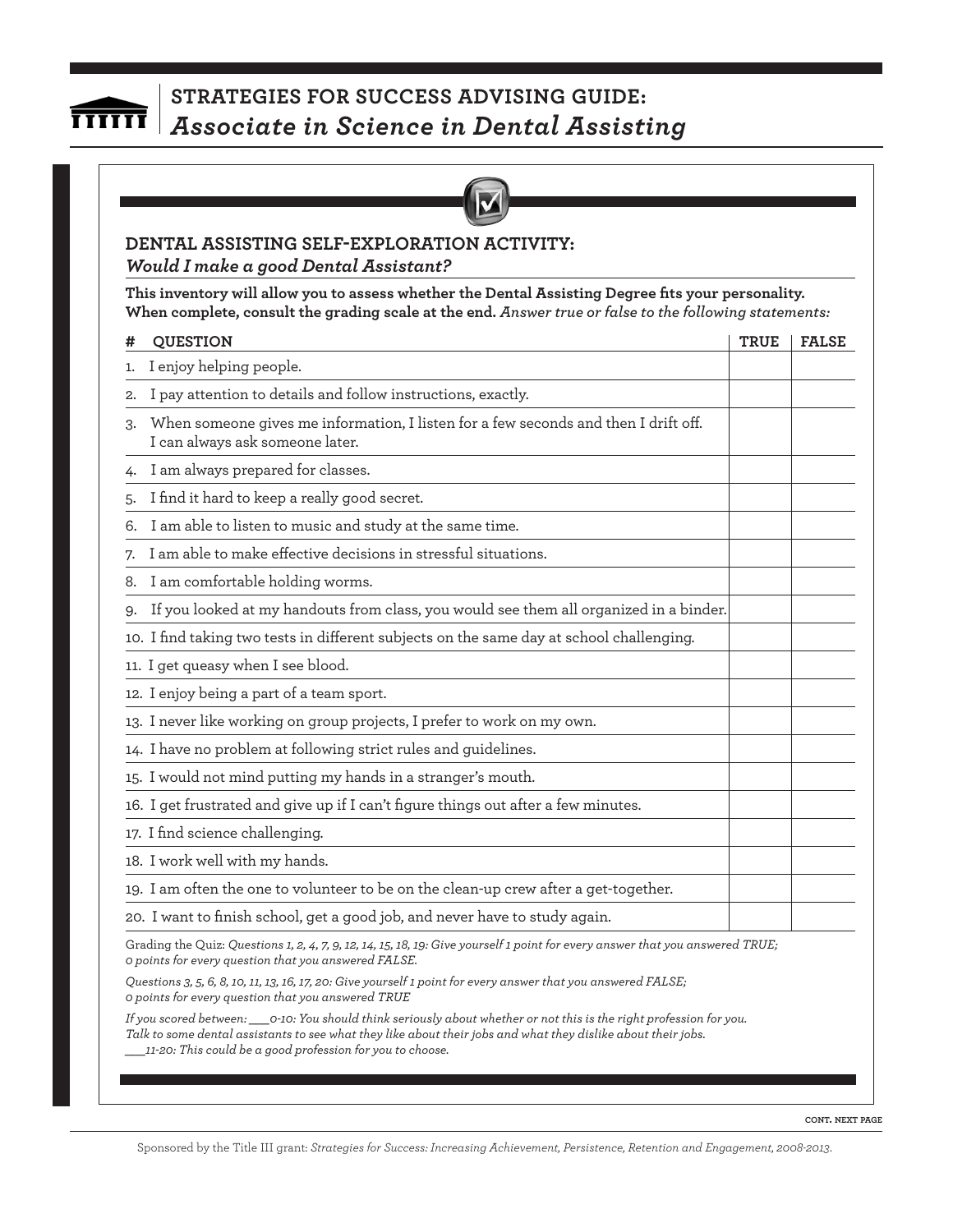

#### **IS THE ASSOCIATE IN SCIENCE DEGREE IN DENTAL ASSISTING THE RIGHT FIT FOR ME?**

**Think about whether you have the following personality traits that dental assistants must posses:**

#### **Ability to converse professionally with people**

Most dental assistants see a diverse population of patients every day. Very often these patients are under stress, worrying about what the dentist is discovering or doing about their oral health, are you the type of person who can remain calm while another person is anxious? Can you keep a smile on your face when another is worried or scared?

#### **Ability to be a team player**

Everyone in a dental practice works together for the good of the patient. Do you do well on projects when working with a partner? Can you delegate tactfully? Most dental assistants work with a lot of different people while doing their jobs, are you the type of person who can be a team player? Are you willing to do another's job if it is needed or willing to take on other duties in order to help another get out early? Are you discreet and willing to honor another's private business?

#### **Ability to pay attention to detail and be self-directed**

Dental assistants need to thoroughly look over a patient's medical history and treatment plan to know what needs to be done. Dental assistants must stay focused on the procedure being performed in order to anticipate the needs of the dentist and the patient so that the procedure goes smoothly and timely. The dental assistant must be able to set out in advance all the materials needed for a procedure before the patient has been seated, so when the dentist sits down, they are ready to go. Do you check to make sure that you have all the ingredients for the recipe before you begin? Do you look at life from many angles? Do you double check your spelling before you send a note? Do you look around your bedroom before you leave it to make sure everything is in its place? Are you easily distracted?

#### **Ability to work under pressure**

Dental assistants must be able to set up and break down a room quickly in order to keep the pace in the office. Dental assistants are always under the scrutiny of the dentist, as well as the patients, will you be able to keep the pace throughout every procedure and still be able to provide comfort to the patient? Can you complete a task within a short period of time? Can you take direction and not lose your cool? Can you pick up the pace when you need to? Do you always have an excuse when you are late to work or can't complete a task? Are you level-headed?

#### **Ability to act honestly**

Dental assistants must have integrity. They must be honest to themselves and know the limitations of what is allowed for dental assistants to do under Massachusetts Law in a dental practice. It is a dental assistant's duty to be knowledgeable and skilled when performing any procedure. Do you say anything to get out of a situation? Do you cave under pressure? Are you quick to lay blame?

#### **Ability to stay organized**

Dental assistants must be consistently organized in order for procedures to happen in a timely manner and to keep the dentist on schedule. Staying one step ahead is a skill a good dental assistant must have. Are you always disheveled? Are you constantly looking for things?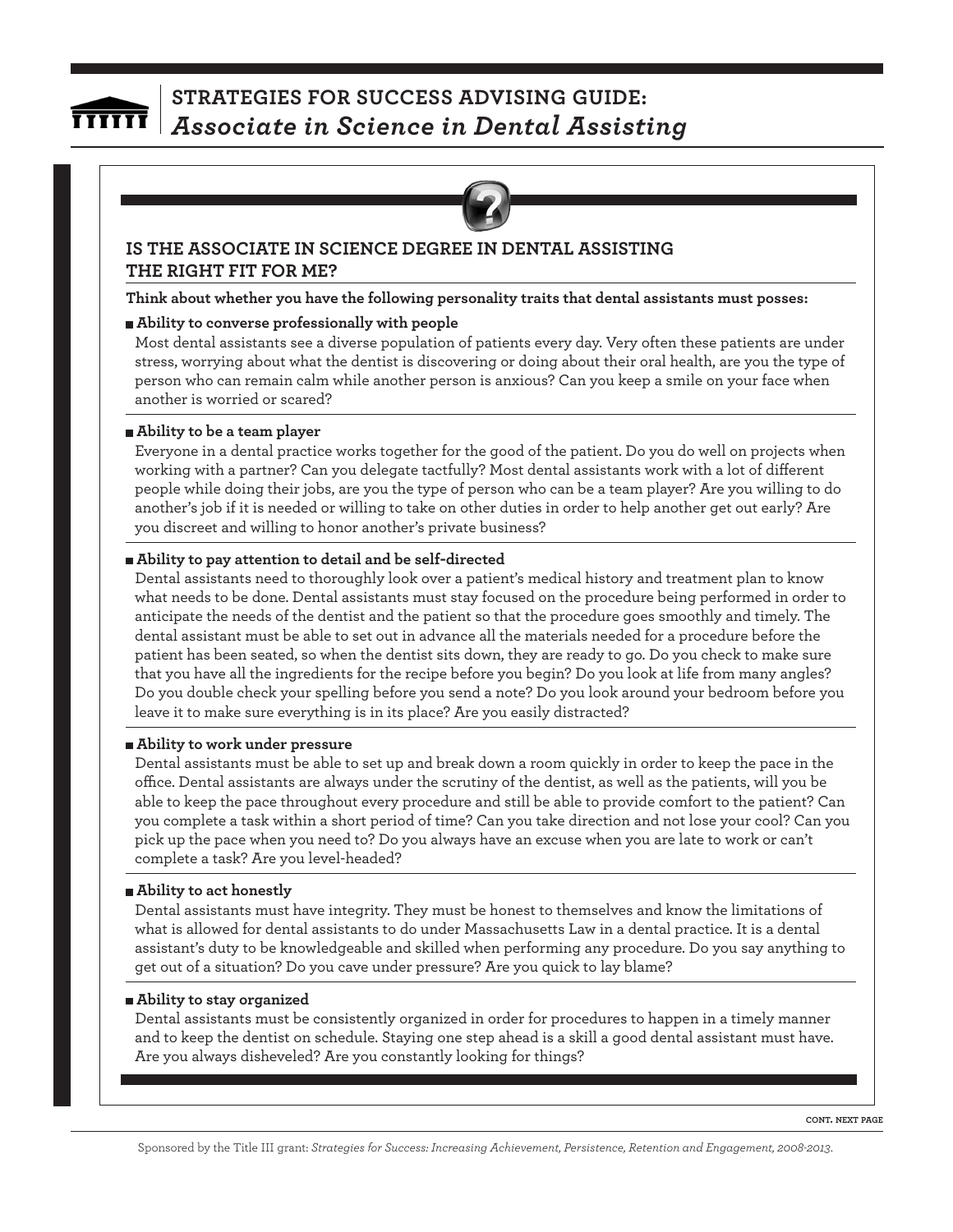

#### **Ability to multi-task and problem solve**

Dental assistants must keep track of everything going on in the dental practice, simultaneously. Dental assistants are assisting the dentist, passing instruments and mixing materials all the while watching the patient and making sure that they are fine, plus listening to the dentist at the same time. Dental assistants must keep track of supplies and when things should be ordered so that they are received in a timely manner. Dental assistants must possess critical thinking skills, which will them help solve problems before they erupt. Can you listen to music and read a book at the same time? Can you run and talk on the phone?

#### **Ability to use fine motor skills**

Dental assisting requires the need to be dexterous. You will be handling many different types of materials and instruments. All these instruments, when handled improperly, could cause undue harm to you, your co-workers, or the patient. Dental assistants must be able to pass instruments and materials in a safe and effective manner.

#### **Think about the following abilities that you must be able to perform within the scope of practice as a dental assistant:**

- Lift and carry up to ten pounds
- Retrieve dental supplies from storage areas at different heights
- Reach overhead equipment to a height of three feet
- Perform for a prolonged period of time without breaks
- Sit or stand for up to four hours at a time without breaks
- Manipulate mechanical and patient care equipment (i.e. dials, switches, push buttons, keyboards, syringes, and blood pressure equipment)
- Maneuver in tight quarters common to dental offices
- Differentiate among subtle shades of gray used in radiographic image formation
- Discern color and shape changes in oral tissue
- Respond to body sounds through a stethoscope
- Stoop, bend and twist for a minimum of 30 minutes at a time while sitting or standing and be able to repeat these activities at frequent intervals
- Use upper body movements to grasp, push, pull and reach overhead equipment, and rotate and reach laterally
- Be able to use the pincher grasp when passing or retrieving instruments and/or materials
- Use dental instruments with precision and control
- Function without causing harm to self or others
- Respond to requests and directions
- Clearly and effectively communicate instructions and information to patients, and share information with the other team members
- Exhibit appropriate professional and social skills in all interactions
- Clearly and effectively communicate instructions and information in written and oral form
- Maintain cleanliness and personal grooming consistent with close personal contact
- Wear protective equipment such as surgical gloves, face masks, and goggles
- Be aware of possible exposure to hazards such as radiographic rays and materials, dental materials and medicaments, blood and bodily fluids.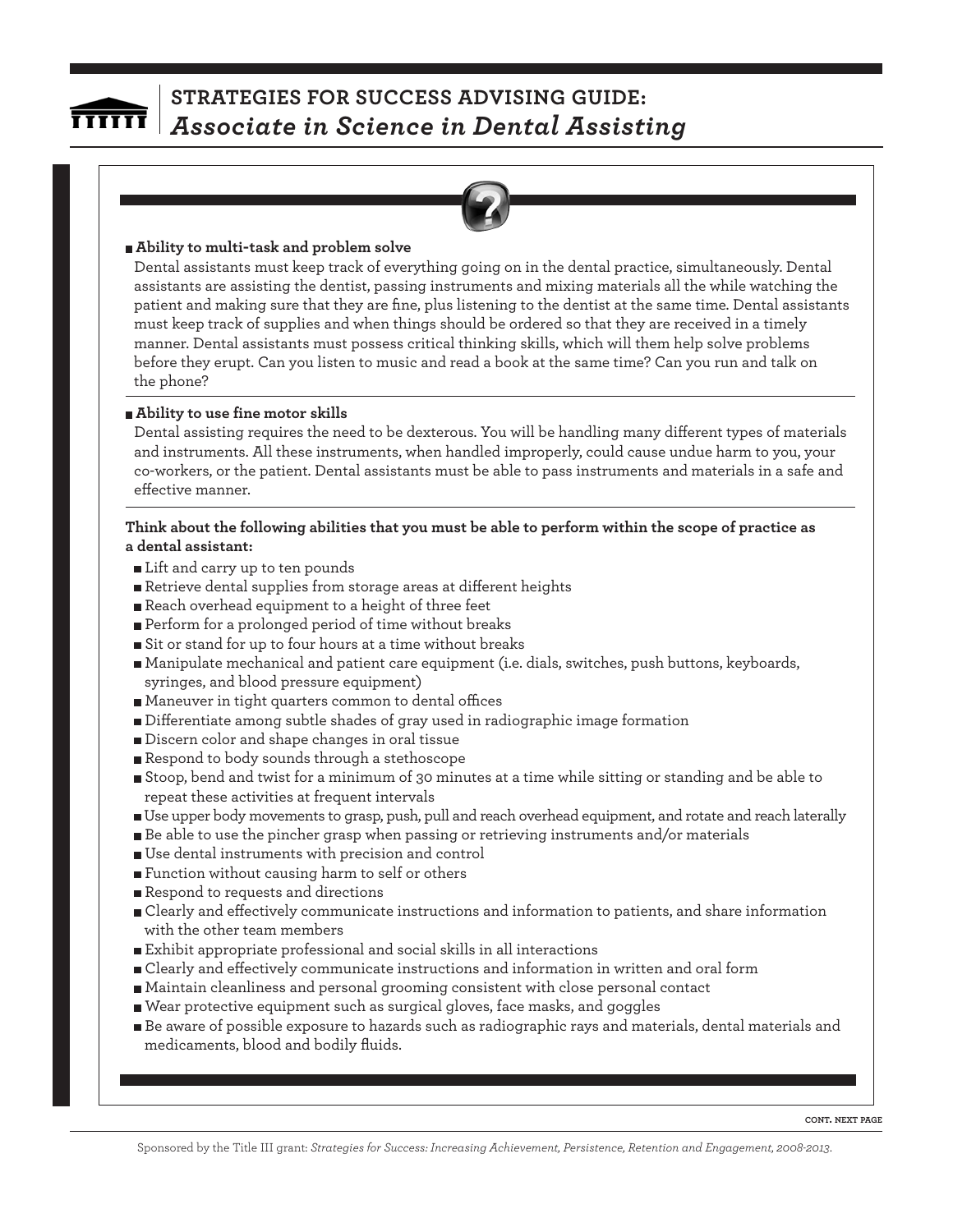

#### **THE CAREER PATH**

### The **Associate in Science in Dental Assisting program**

prepares graduates for employment assisting dentists, providing patient care, performing laboratory functions, as well as basic office procedures. Graduates typically work under the supervision of a dentist in the private dental office setting. However, dental assistants also find employment in health clinics, institutions, in the military, in sales and/or marketing, in insurance companies, and in research. Another option is dental office management, whereby you would be responsible for the working operation of a dental office facility and possibly the management of employee schedules.

Students prepare to take the Dental Assisting National Board Exam. Upon successful completion of the exam, students have the ability to work as a Certified Dental Assistant who is licensed/registered to practice Dental Assisting in Massachusetts. Careful planning with a career counselor is essential.

### **ADVISING NOTES**

In order for a student to be eligible to participate in an academic, community or clinical program that involves potential unsupervised contact with children, the disabled, the elderly, or other vulnerable populations, the student will be required to undergo a Criminal Offender Record Information (CORI) check and/or a Sex Offender Registry Information (SORI) check. Students who are unable to pass the CORI and/or SORI would not be able to participate in the field placement required to complete the program.

#### **Career Planning Activities:**

- Work with career advisor to create resume, cover letter and help improve your interview skills
- Identify internship and volunteer opportunities in your desired field
- Attend career workshops and job fairs

**To learn more about the work responsibilities of dental assistants, visit the Massachusetts Dental Assistant Association at: www.massdentalassistants.org and the American Dental Assistants Association at: www.dentalassistant.org**

**To view job search websites, visit: www.jobs-to-careers.com or www.jobs.monster.com or www.indeed.com**

#### **THE TRANSFER PATH TRANSFER**

Dental assistants can transition into a number of career paths after receiving their **Associate Degree in Dental Assisting**. Students can continue their education toward another associate degree or bachelor's degree in a health related field, including: dental hygiene, dental laboratory technology, health education, health science, or can pursue a career as a dentist. The following schools are a small representation of the vast number of options available for transfer:

#### **Associate Degrees in Dental Hygiene (within Massachusetts):**

- Middlesex Community College
- Bristol Community College
- Cape Cod Community College
- Mount Wachusett Community College
- Quinsigamond Community College
- Springfield Technical Community College

#### **Associate Degree in Dental Laboratory Technology (within Massachusetts):**

Middlesex Community College

#### **Baccalaureate Degree in Health Education (within Massachusetts):**

- Bridgewater State College
- Springfield College
- **Associate Degree in Health Science (within Massachusetts)** Berkshire Community College

#### **Baccalaureate Degree in Health Science (within Massachusetts):**

Salem State College